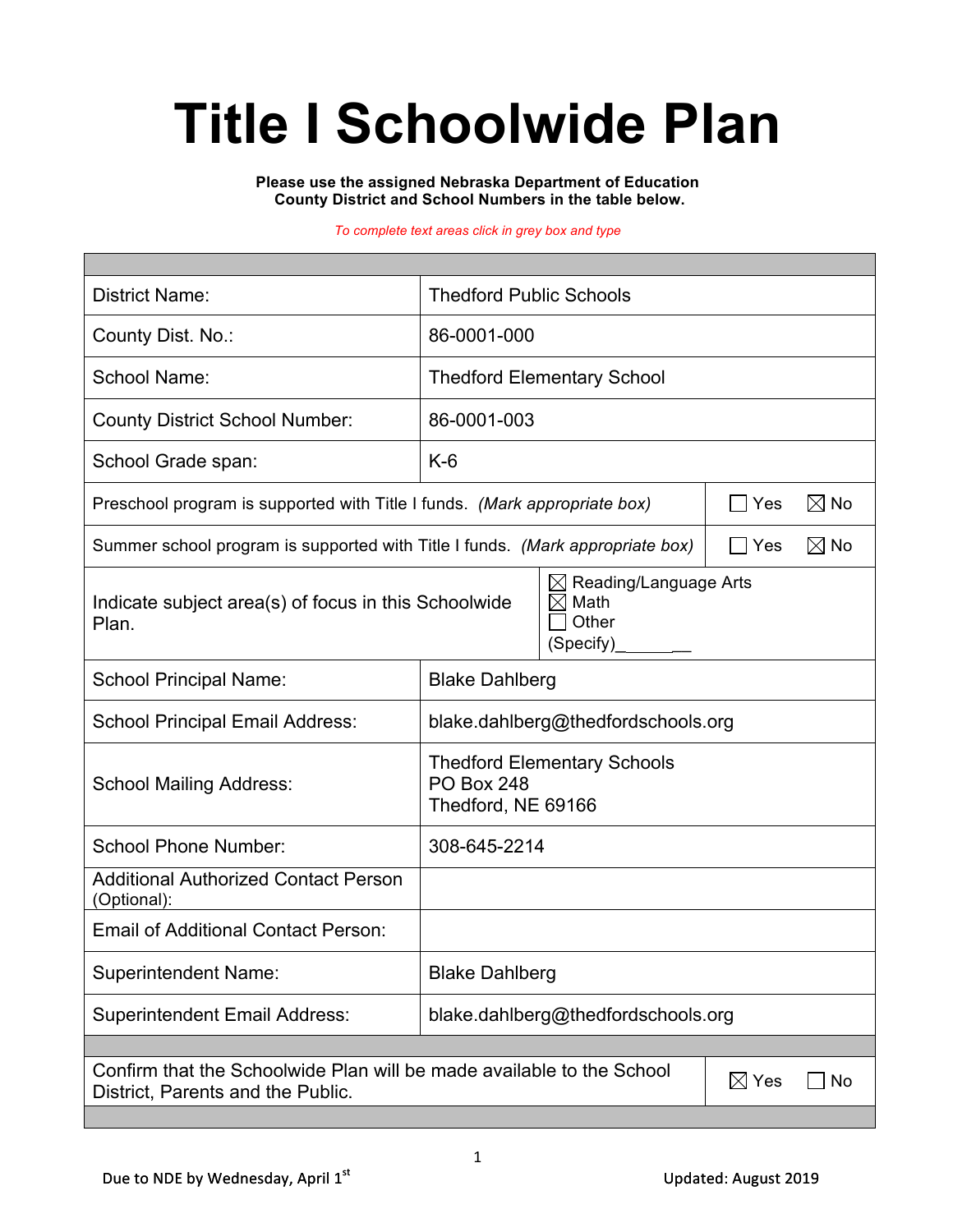| Names of Planning Team<br>(include staff, parents & at least one student if Secondary School)                                                                                                                                                       |                                       |                           |  | Titles of those on Planning Team    |                                                                                                                                                                                                                                                                                                    |                        |
|-----------------------------------------------------------------------------------------------------------------------------------------------------------------------------------------------------------------------------------------------------|---------------------------------------|---------------------------|--|-------------------------------------|----------------------------------------------------------------------------------------------------------------------------------------------------------------------------------------------------------------------------------------------------------------------------------------------------|------------------------|
| <b>Bridget Licking</b><br><b>Blake Dahlberg</b><br><b>Christina Dahlberg</b><br><b>Geri Smith</b><br>Melissa Licking<br>April Jameson<br>Makenna Brunken<br><b>Jessica Polt</b><br>Jessica Maseberg<br><b>Ashton Stewart</b><br><b>Angie Pettit</b> |                                       |                           |  |                                     | Parent<br>Administrator<br><b>Title I Teacher</b><br><b>Resource Teacher</b><br>Kindergarten Teacher<br><sup>st</sup> /2 <sup>nd</sup> Grade Teacher<br>3 <sup>rd</sup> Grade Teacher<br>4 <sup>th</sup> Grade Teacher<br>5 <sup>th</sup> Grade Teacher<br>6 <sup>th</sup> Grade Teacher<br>Parent |                        |
| <b>School Information</b><br>(As of the last Friday in September)                                                                                                                                                                                   |                                       |                           |  |                                     |                                                                                                                                                                                                                                                                                                    |                        |
| Enrollment: 71                                                                                                                                                                                                                                      |                                       | Average Class Size: 10.14 |  |                                     | Number of Certified Instruction Staff: 8                                                                                                                                                                                                                                                           |                        |
| Race and Ethnicity Percentages                                                                                                                                                                                                                      |                                       |                           |  |                                     |                                                                                                                                                                                                                                                                                                    |                        |
| White: 93 %                                                                                                                                                                                                                                         |                                       | Hispanic: 0 %             |  |                                     | Asian: 0 %                                                                                                                                                                                                                                                                                         |                        |
| Black/African American: 4 %                                                                                                                                                                                                                         |                                       |                           |  | American Indian/Alaskan Native: 3 % |                                                                                                                                                                                                                                                                                                    |                        |
| Native Hawaiian or Other Pacific Islander: 0 %                                                                                                                                                                                                      |                                       |                           |  |                                     |                                                                                                                                                                                                                                                                                                    | Two or More Races: 0 % |
| Other Demographics Percentages (may be found on NEP https://nep.education.ne.gov/)                                                                                                                                                                  |                                       |                           |  |                                     |                                                                                                                                                                                                                                                                                                    |                        |
|                                                                                                                                                                                                                                                     | Poverty: 50 %<br>English Learner: 0 % |                           |  | Mobility: 11 %                      |                                                                                                                                                                                                                                                                                                    |                        |
|                                                                                                                                                                                                                                                     |                                       |                           |  |                                     |                                                                                                                                                                                                                                                                                                    |                        |

| Assessments used in the Comprehensive Needs Assessment<br>(ie. NSCAS, MAP, ITBS, AIMS web, DIBELS, CAT etc.) |                                         |  |  |  |  |
|--------------------------------------------------------------------------------------------------------------|-----------------------------------------|--|--|--|--|
| Aimsweb Reading and Math                                                                                     | MAPS Growth - Read, Lang, Math, and Sci |  |  |  |  |
| NSCAS - Reading, Math, Science                                                                               |                                         |  |  |  |  |
|                                                                                                              |                                         |  |  |  |  |
|                                                                                                              |                                         |  |  |  |  |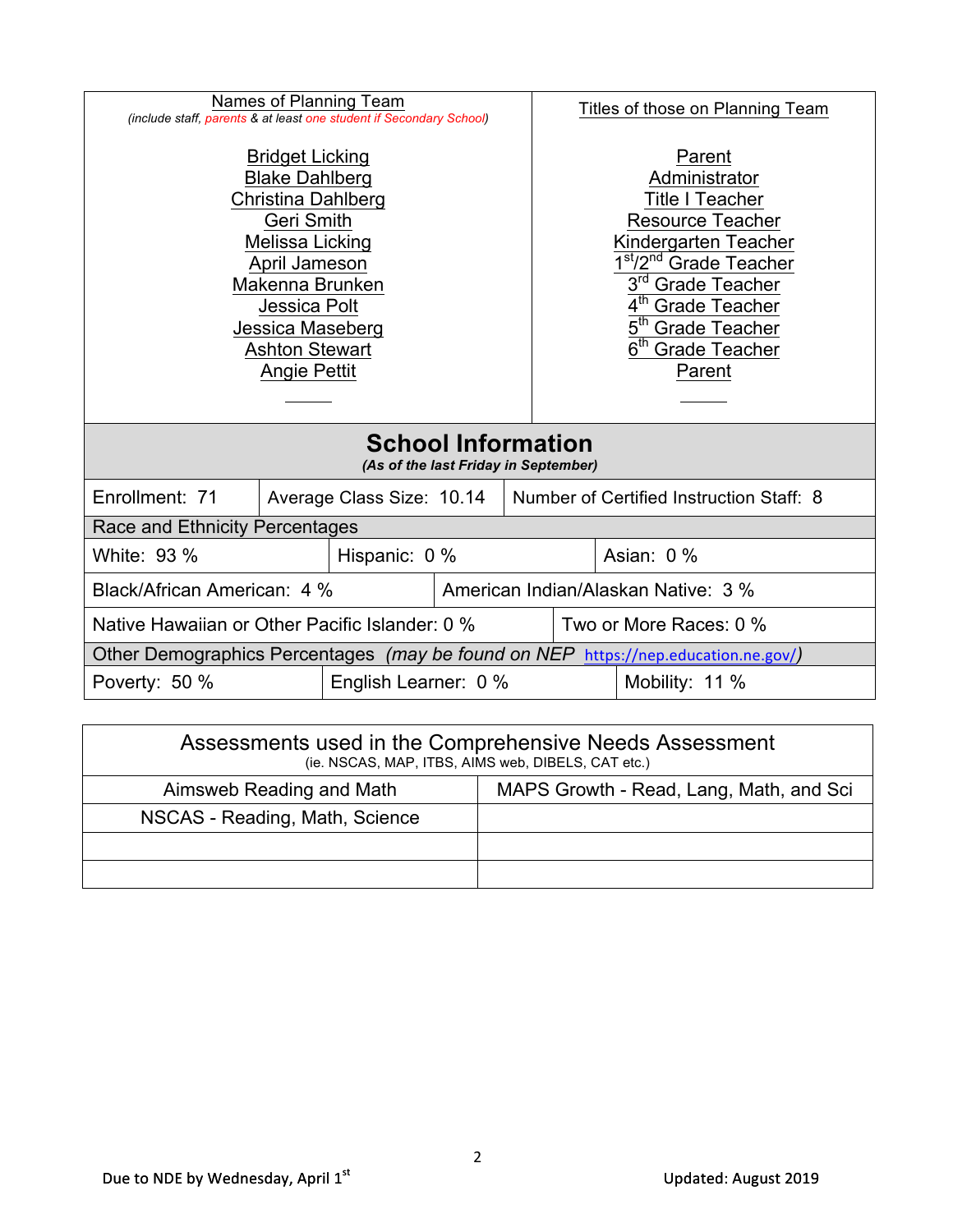## *Please write a narrative in each box below to correspond to the Rating Rubric.*

*Place documentation in corresponding folder on flash drive to support the narrative.*

#### **1. Comprehensive Needs Assessment**

3 **1.1** *Please provide a narrative below describing how data was used from a comprehensive needs assessment of the entire school to identify the needs of all children, particularly those who are failing, or are at-risk of failing to meet State academic standards, and how this analysis was used to plan instruction. Provide supporting documentation in the corresponding folder.* **The student achievement tests that we use throughout the year are AimsWEB Math and Reading (K-6), MAPS Reading (K-6), Math (K-6), Language (2-6), and Science (3-6), and NSCAS Reading (3-6), Math (3-6), and Science (5th) AimsWEB assessments in reading and math are administered to all students in grades K-6 in the fall, winter, and spring each year. Progress monitoring and interventions are provided for students that do not meet benchmarks. The NSCAS tests are administered to students in grades 3-6 during the spring of each year. MAPS tests are administered to all students in grades K-6 in the fall, winter, and spring each year. Progress monitoring and interventions are provided for students that do not meet benchmarks. Results of these assessments, along with other informal teacher assessments are used to monitor student achievement. Parents are given information on the progress of their students using information from these assessments and classroom assessments (weekly reading tests). Teachers meet periodically to discuss student achievement and progress. The school improvement team meets to disseminate data, and then the entire staff meets at a data retrieval meeting to discern all data. ESU#16 staff are available to provide training for all staff members as they disseminate the data.**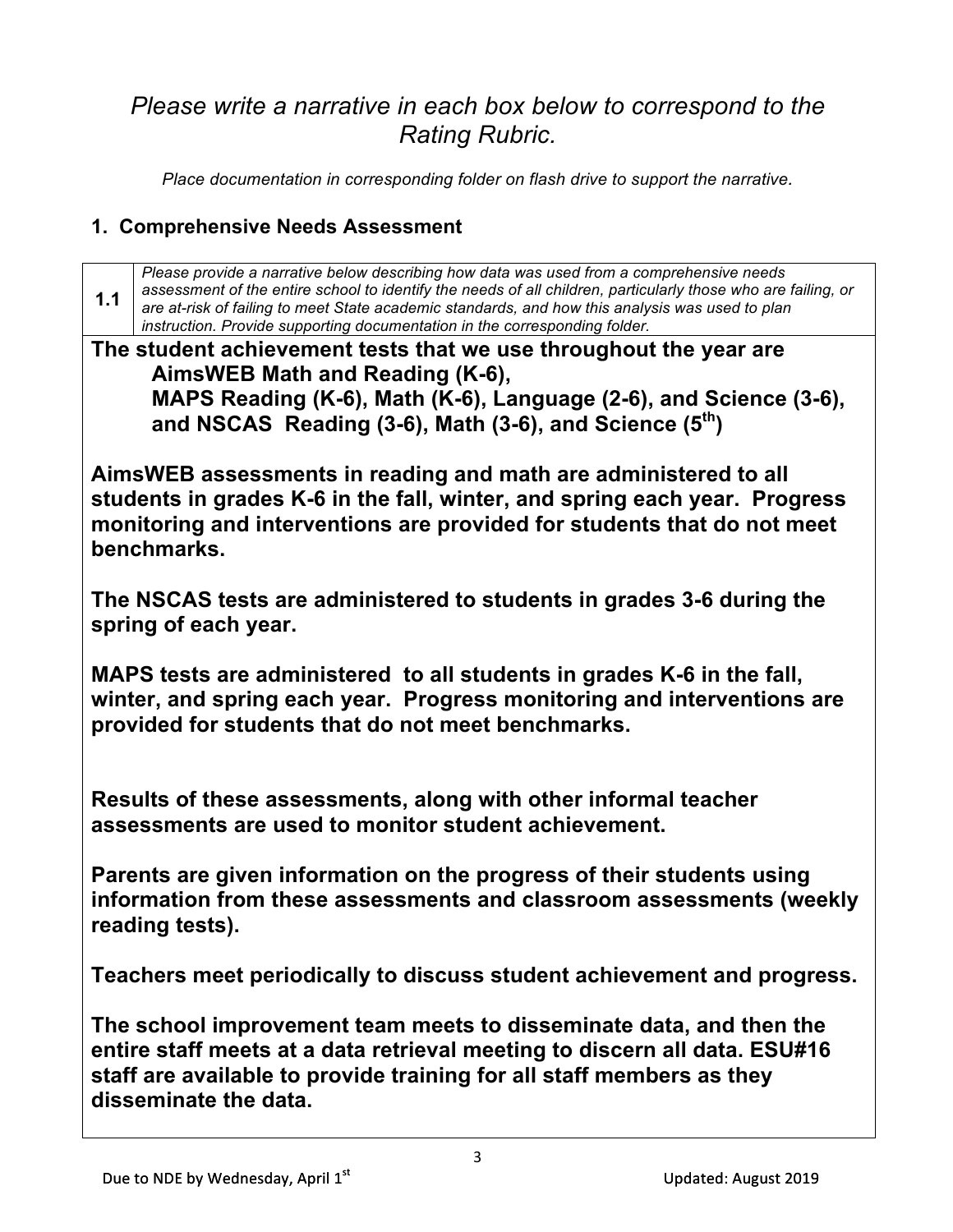**1.2** *Please provide a narrative below describing how information from parents and community was gathered to identify the needs of the school. Provide supporting documentation in the corresponding folder.*

**Parents and community members were included in developing and implementing the school-wide Title I plan. Parents received information and were able to ask teachers and administrators questions about the change. Parents' as well as community members receive information about the school through the school newsletter, school website, NDE, and parents can access their child's grades and progress with PowerSchool and their own password. Parents and community members are also encouraged to attend school functions and programs, parent/teacher conferences, and school board meetings. At the beginning of each school year there is an open house for elementary parents. There is a sign up sheet and a presentation given to the parents about what Title 1 is, how it works and how it will affect them and their children. Finally, surveys are sent out every year for parents, teachers, alumni, students, and community members to respond to our school and what they feel are some of the areas we need to address to continue to make improvements within our school.**

**1.3** *Please provide a narrative below describing the on-going improvement efforts, which should support the*<br>Continuous School Improvement Plan, Provide currenting designation in the corresponding folder. *Continuous School Improvement Plan. Provide supporting documentation in the corresponding folder.*

**The school improvement plan addresses strategies, resources, and interventions to ensure student success. Disaggregated data is used to shape the action plans and verify the needs of our students. Data is continually reviewed at bi-monthly meetings. Based on data, strategies are planned and interventions are put into place to ensure success for all students. Last year we aligned our standards to our curriculum and purhased a new reading series that most closely fit our needs. We are looking at doing the same with our math curriculum so we would be consistent throughout all grades. Interventions used are Read Naturally, Sound Partners, Aleks(Math), Moby Max(Math) and Reading Plus. Results of these assessments, along with other informal teacher assessments are used to monitor student achievement. Parents are given information on the progress of their students using information from these assessments and classroom assessments (weekly reading tests). Teachers meet periodically to discuss student achievement and progress. The school improvement team meets to disseminate data, and then the entire staff meets at a data retrieval meeting to discern all data. ESU#16 staff are available to provide training for all staff members as they disseminate the data.**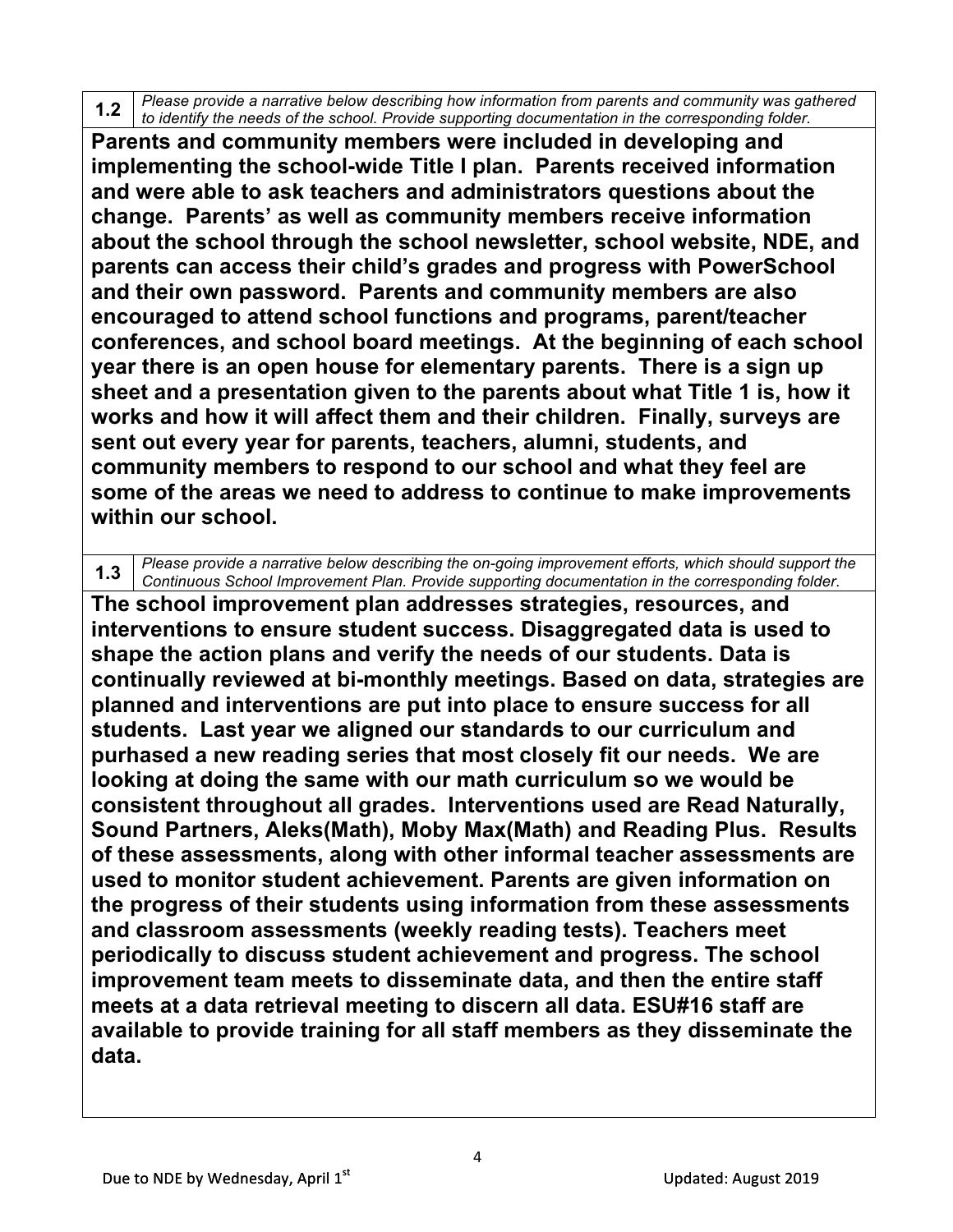#### **2. Schoolwide reform strategies**

**2.1** *Please provide a narrative below describing the additional assistance provided for students at risk of not meeting the challenging state academic standards. Provide supporting documentation in the corresponding folder.*

**Data from the AimsWEB benchmark assessments were used to make initial recommendations that should receive additional services. Teacher input and classroom performance was also taken into account along with MAPS results when making decisions. Once the students were identified, they were then given placement tests to determine which intervention would be the most appropriate to meet their needs. Current student progress is regularly tracked and analyzed over time by the teacher to ensure proficient and advanced level of achievement for all students. This information is reviewed, tracked, and used for assessing students and interventions are applied. Because we have small class sizes, we analyze the data internally to make instructional decisions. Teachers meet with our Special Ed. Teacher and Title 1 teacher in determining whether a student needs more assistance. Teachers have access to three paras to provide extra help to students if needed. Here at Thedford Schools our paraprofessionals have either 60 plus hours of college or have state certification. Our paraprofessionals attend the paraprofessional meeting hosted by ESU 10 in Kearney, Nebraska. This takes place in the fall of the year. Further, 2 of our paraprofessionals are working towards earning their teaching degrees from Chadron State College.** 

#### **3. Qualifications of instructional paraprofessionals**

**3.1** *Please provide a narrative below describing the procedure(s) used to make sure that all instructional paraprofessionals in the school meet the ESEA requirements. Provide supporting documentation in the corresponding folder.*

**Thedford Schools paraprofessionals have either 60 plus hours of college or have state certification. Our paraprofessionals attend the paraprofessional meeting hosted by ESU 10 in Kearney, Nebraska. This takes place in the fall of the year. Further, 2 of our paraprofessionals are working towards earning their teaching degrees from Chadron State College.**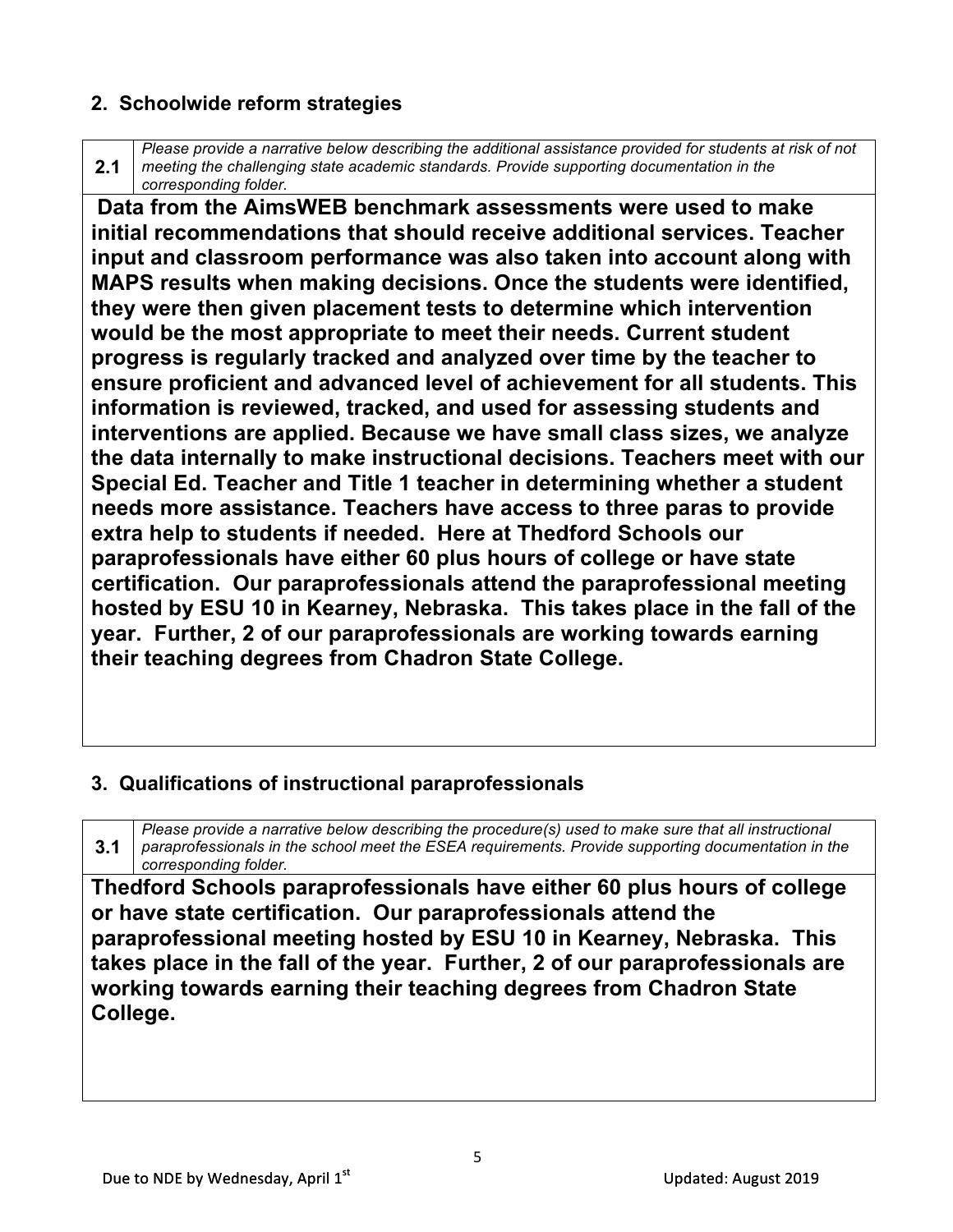#### **4. High quality and ongoing professional development**

**4.1** *Please provide a narrative below describing the professional development and other activities provided to improve teacher effectiveness and use of academic data to guide instruction. Provide supporting documentation in the corresponding folder.*

**Thedford Schools are committed to supporting ongoing training and professional development as it relates to teacher effectiveness and student achievement. Regular and ongoing analysis of student achievement data helps direct us into the areas of professional development that is selected for such use in which our district participates in and in relationship to what is offered by ESU 16 which is our resource for professional growth. Information about professional development opportunities is freely shared and teachers are encouraged to attend training that will further help them in working with their students. We require our new first year teachers to go for additional training through our ESU. We follow the Danielson Framework and do peer coaching with our teachers.**

#### **5. Strategies to increase parental and family engagement**

**5.1** *Please provide a narrative below describing how the School-Parent Compact was jointly developed and how it is distributed. Provide supporting documentation in the corresponding folder.*

**A copy of the Compact is in the Student Handbook. The Handbook is available to each student /parent either online or a paper copy. At the beginning of the year and when students are enrolled, the parents are encouraged to discuss the handbook with their child (children). The final page of the handbook is signed saying they have read, understand, and agree with everything and a signed copy is returned to school. The Thedford Schools handbook is signed saying they have read, understood, and agreed with everything and a signed copy is returned to school. Parents nd Community members are given the opportunity to contribute in developing, implementing, and evaluating this plan at any time. The most convenient time is during the annual Title 1 meeting held at the beginning of each school year. The compact is always open to discussion at parentteacher conferences in the fall and spring. Communication is very important and teachers use email, notes home to parents and phone calls to keep parents in contact on a continuous basis. Also, parents are given the opportunity to volunteer in the classroom.**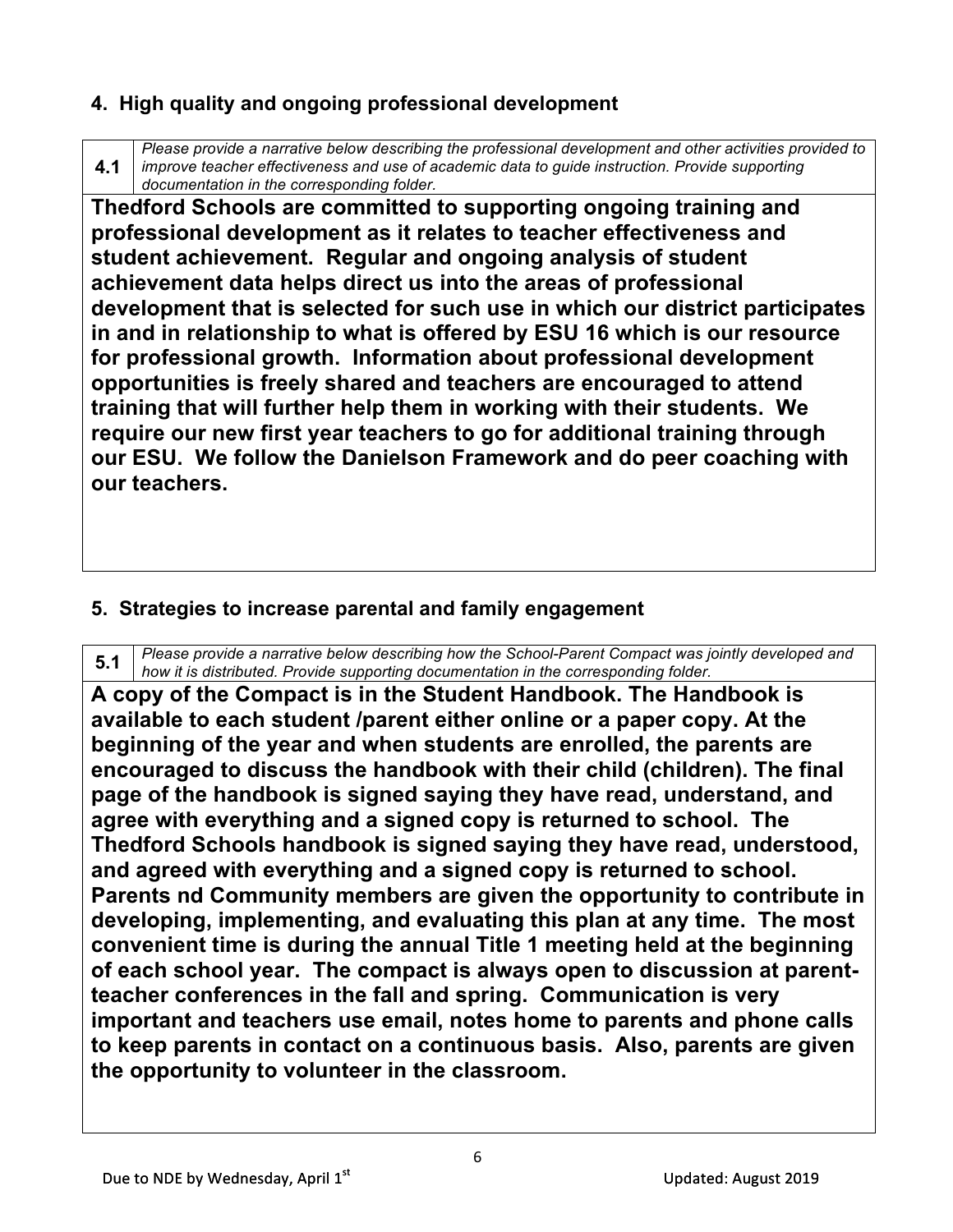**5.2** *Please provide a narrative below describing how parents were involved in developing the Title I Parent and Family Engagement Policy or Procedure. Provide supporting documentation in the corresponding folder.*

**A copy of the Parent Involvement Policy is in the Student Handbook. The Handbook is available to each student/parent either online or a paper copy. At the beginning of the year and when students are enrolled, the parents are encouraged to discuss the handbook with their child(children). The final page of the handbook is signed saying they have read, understood, and agreed with everything and a signed copy is returned to school. The Thedford School's handbook is available at all times because it is posted on the school's website. The Annual Parent Involvement Meeting is planned at the beginning of each school year for parents. It is usually planned during the elementary school open house. An invitation is sent to all parents of the district, and an article is put in the paper. it is announced on the superintendent's weekly phone call, and listed on the school's calendar. This meeting is very important because it is an opportunity for the parents to plan, review, and revise the school's parent involvement policy. The compact and parent involvement policy is accessible in a language such that parents can understand.**

**5.3** *Please provide a narrative below describing how and when the annual Title I parent meeting is/was held informing parents of the school's participation in Title I. Provide supporting documentation in the corresponding folder.*

**Our Title I Parent Policy is reviewed with parents at our annual meeting and is updated annually. The meeting has been planned to coincide with the elementary open house which is always scheduled at the beginning of the new school year. An invitation is sent out to all the parents of the district and an all call is announced on our Connect-Ed line. This meeting is used to inform parents about Title1, the School-Parent Compact, and the Parent Involvement Policy that are in the Student Handbook. Ongoing activities are provided for parents to be involved in the education of their children. These activities include our book fair, which is held twice a year, family math and reading night,, Dr. Seuss Day, and our elementary open house. Parents may also volunteer in the classroom by reading to the class and/or volunteering to help with classroom parties.**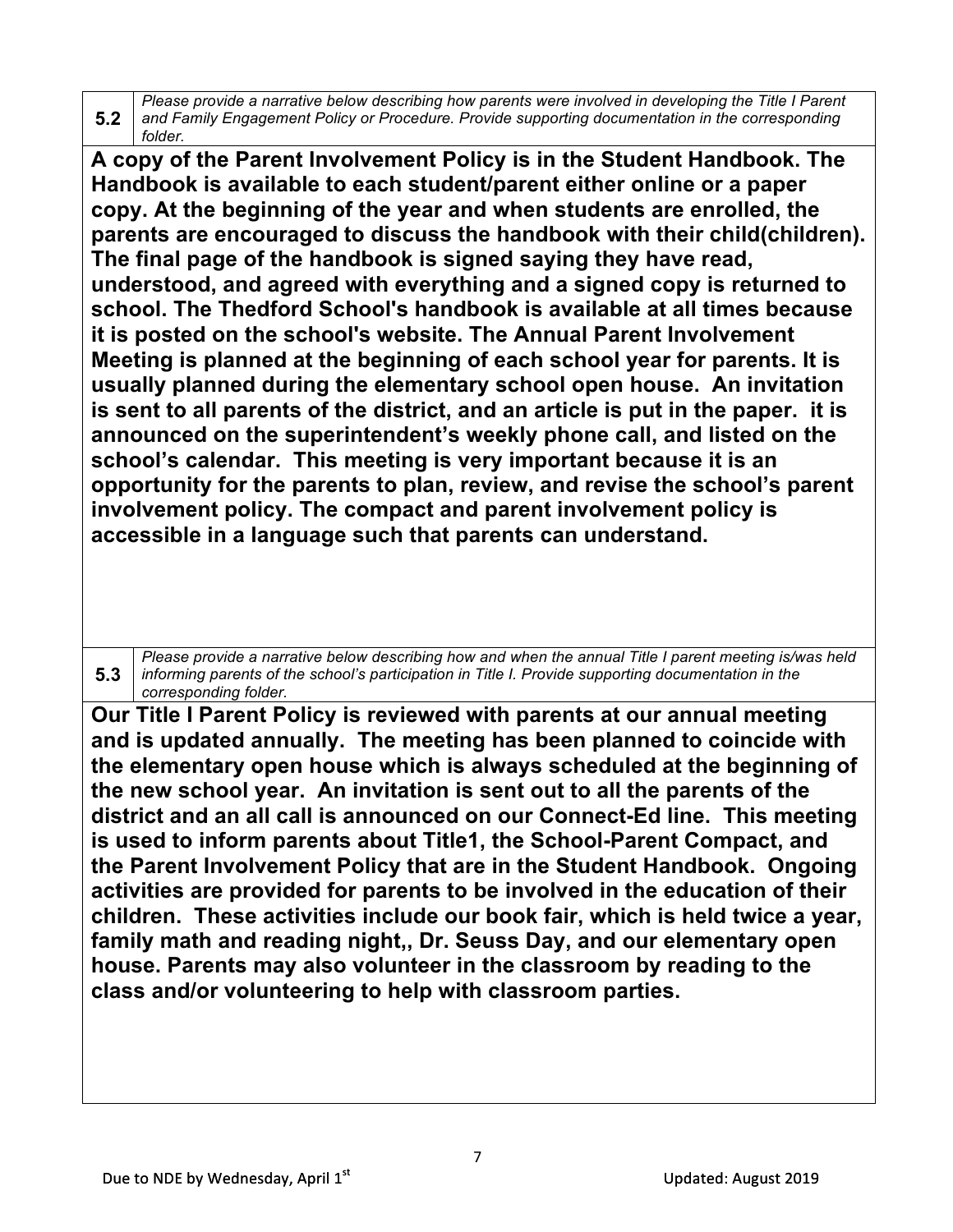### **6. Transition Plan**

**6.1** *Please provide a narrative below describing the school's transition plan for incoming students to support, coordinate and integrate services from their previous program or school (i.e. Headstart and/or other Early Childhood Program to Elementary, Elementary to Intermediate, Intermediate to Middle School, Middle School to High School). Provide supporting documentation in the corresponding folder.*

**Thedford Public Shools has an ongoing transition plan for students going from Pre-School to Kindergarten. It is because of our small class sizes that we are able to do this transition. This year there are only 4 Kindergarten Students. Pre-K and Kindergarten Students do P.E., Music, Library, and Field Trips together. There is a set schedule that they follow weekly. Additionally, our Kindergarten Teacher works with the Pre-School Students and establishes a connection with them for the next school year. This is done when her 4 students are working with our para-professionals. Finally, we have Kindergarten Round-Up in the spring for incoming Kindergarten Students and their parents.**

**6.2** *Please provide a narrative below describing the school's transition plan for outgoing students as they move onto their next school / program / career. (i.e. Elementary to Intermediate, Intermediate to Middle School, Middle School to High School, High School to Post Secondary Schooling or Career). Provide supporting documentation in the corresponding folder.*

**Thedford Public Schools work with our 6th graders as they transition up to the Junior High/Senior High Schoo. In the spring of their 6th grade year, we have the students meet with each teacher they will have when they start 7th grade. The teachers introduce themselves and explain their expectations for the students when they start 7th grade. Also, the 6th graders will spend spend a day with the current 7th graders and follow them around for the entire day. Finally, there is a follow-up letter sent to parents during the 1st quarter of their child's 7th grade year.**

#### **7. Strategies to address areas of need**

**7.1** *Please provide a narrative below describing how the Schoolwide Plan increases the amount and quality of learning time within or beyond the instructional day. Provide supporting documentation in the corresponding folder.*

**Thedford Schools utilizes numerous certified and classified staff to support the implementation of a school-wide plan. Teachers provide a high quality instruction to meet the needs of all learners as well as to provide time for learners in need of additional support. Paraprofessionals monitor independent work, deliver interventions, and work with small groups on specific skills. Because we are such a small school with small class size numbers, the paraprofessionals can find extra time to work with struggling students. We strive to provide enrichment activities for all of our students. These activities include using IXL,. Teachers utilize time**